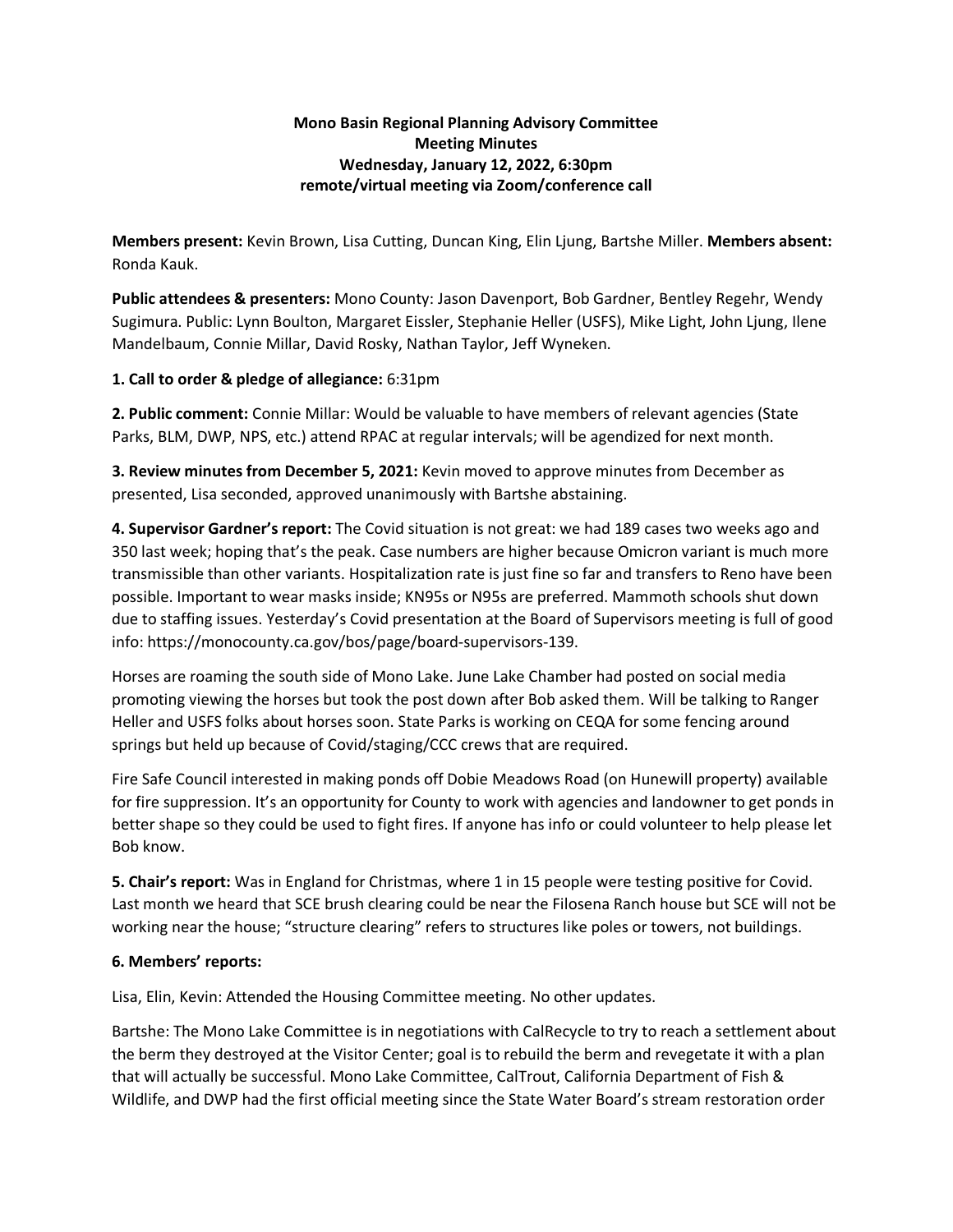from last fall; National Fish & Wildlife Foundation will be the fiscal administrator for DWP funds for monitoring activities and USFS applications for waterfowl habitat restoration in the north Mono Basin.

**7. Inyo National Forest update (Stephanie Heller):** Starting wild horse management planning; should be doing public outreach in the next couple of months but NEPA process won't start until late in the year after USFS develops proposed action; waiting for carrying capacity reports for the Montgomery Horse Area where this herd belongs. Would probably be 2025 before USFS is ready to take action under this process and so looking into short-term, emergency actions that could be taken sooner. The resource damage is considerable and horses are getting closer to Highway 395.

Starting the over-snow vehicle management plan; first public meetings coming up in the next month. Right now snowmobiling is allowed anywhere it's not prohibited and the new plan will switch that: snowmobiling will be prohibited unless specifically allowed. In most of the Mono Basin snowmobiles are prohibited already but if you want to give input there will be chances (if you commented a few years ago those comments are on file but please reengage).

USFS will be increasing staffing by up to 20% (12 positions). Three positions coming to the Mono Lake District; recreation folks in particular for OHV/OSV management, special uses management, Visitor Center management.

**8. Mono Basin Fire Safe Council:** Discussed fuel breaks; according to Ranger Heller the fuel break work is on the program for 2022. Going to get a new banner and relocate the fire truck to a new location (suggested locations welcome). Talked about a citizens' wildfire academy that would include briefings from agency partners, home hardening, insurance issues, etc.; would include virtual and in-person meetings each month between now and June. The goal would be to increase awareness and education to get past the panic and into better states of preparation (mental and physical) for wildfires. Working on a map of fire rings that need to be removed; map is on the FSC website: https://www.eswildfirealliance.org/mono-basin-fsc.

**9. Mono Basin Housing Committee:** Continuing to discuss a variety of housing options: acquiring/leasing land from neighboring agencies to build new housing, starting a revolving fund to encourage ADU construction, survey to quantify housing need, inventory of housing options in Lee Vining/Mono City. We're at the point where we need more brains, ideas, and focus, so this is an official invitation to join the Housing Committee if you'd like: please let Bob or Elin know if you'd like to participate. We meet roughly monthly for one hour.

**10. Mono Basin Bear Committee (Margaret Eissler):** Committee met in early December with staff from the California Department of Fish & Wildlife (DFW). Discussed how to report a wildlife incident; the phone number and online options for reporting are not well known. Call dispatch to report an urgent issue: (909) 484-0167. Fill out the online form for full documentation of the incident: https:apps.wildlife.ca.gov/WIR. CDFW is creating a wildlife conflict position that Dan Taylor will be filling. Lisa was collecting bear incidents in Mono City, which have tapered off now that it's winter. With DFW the Committee will put together an outline of all possible efforts going forward and how to prioritize them; will bring that to the RPAC. Will relate to what Dan's priorities will be in the wildlife conflict position. Bears are awake and roaming in the June Lake Loop so this is pretty urgent.